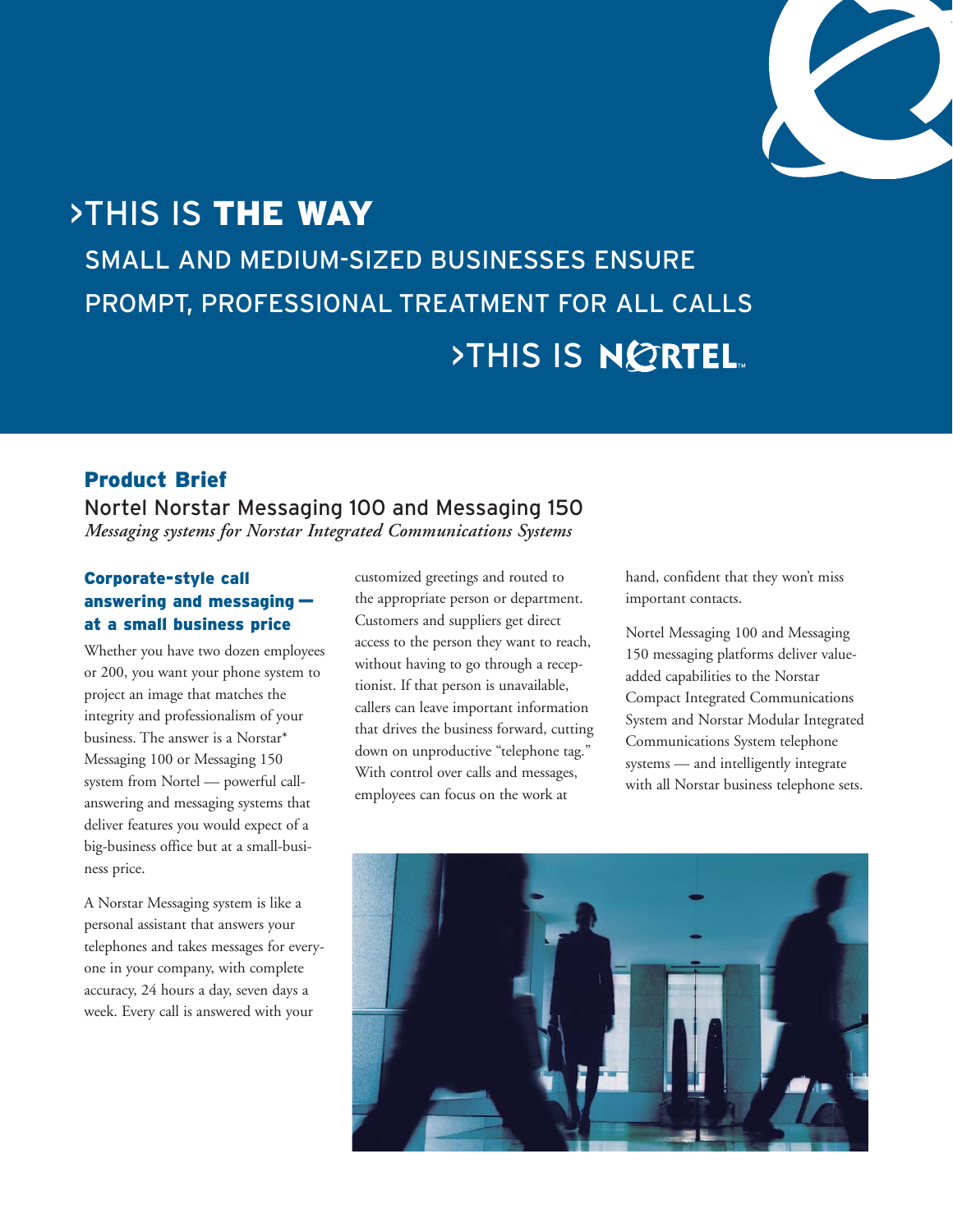## Powerful features and advanced applications in a compact package

This all-in-one device — a compact, wall-mounted unit — offers a full range of high-value features and applications, affordable for organizations with a few dozen users, or a few hundred.

**Auto-attendant** answers incoming lines with your personalized greeting tailored for the time of day, day of week, holiday schedule and calling line ID. Greetings can be saved on a PC and then downloaded to many locations, which saves time and ensures a consistent customer experience.

**Custom call routing** — the routing tree that determines how calls are directed ("For questions about your account, press 1...") — can include multiple levels, so the caller can selfdirect to exactly the right destination. The Messaging system then routes the call (with caller ID) to the appropriate department, skillset or employee. If there is no one to take the call, the Messaging system transfers to voice mail, and the caller can record a message, page the party or both.

**Integrated voice mail** stores, forwards and delivers voice messages to selected users, identified groups or for broadcast to all users — for 10 to 40 user mailboxes with Messaging 100, and for 32 to 300 user mailboxes with the Messaging 150. Users can record their own personalized greetings and enjoy passwordprotected access to their messages from anywhere. And mailbox space is virtually unlimited. Even if you had the maximum number of users, and everybody used the system equally, they each could still store more than four hours of messages.

**Desktop messaging** delivers voice mail and email messages to your PC screen, so you can manage all your communications in one location. Because employees can access all their messages in one pointand-click interface, either locally or remotely, and prioritize which messages they access, they will spend less time managing their messages and more time on the productive work that drives the business.

**Digital networking** provides fast, clear and seamless voice messaging across the LAN, WAN or over the Internet. The system can transfer messages between Nortel messaging systems and with third-party voice mail systems.

The **Call Center Basic** application supports a call center with up to 15 lines, 20 configured agents, 10 active agents and two call queues. This feature is ideal for distributing incoming calls among a pool of agents, such as in a technical support group or customer care center. Optional call center reporting helps you fully optimize call center resources and service quality.

The optional Norstar Messaging 150 **Enhanced Call Center** supports up to 50 active agents, with advanced features, such as silent monitoring of live calls, and advanced reporting. To maximize call center capacity, you can attach two Norstar Messaging 150 systems to one

Norstar Compact Integrated Communications System or Norstar Modular Integrated Communications System. One Messaging platform would be used for voice mail, and the other can be dedicated to eight ports of Enhanced Call Center — effectively increasing the number of ports available for both applications.

If your organization also uses a Nortel Business Communications Manager system or you anticipate a future upgrade to one, you'll appreciate that Norstar and Business Communications Manager systems have compatible call center interfaces. There would be no need to retrain agents or supervisors.

**Web-based management** enables you to securely program and maintain the Norstar Messaging system from anywhere. Using FTP transfer over the Internet or a local laptop connected to the Ethernet port on the Messaging unit, you can back up system configurations, greetings and recorded messages. If anything were to happen to the unit, you could rapidly restore normal operations.

**Centralized voice mail and automated attendant** with Norstar Messaging 150 enable you to deploy one system for up to 10 networked Norstar Modular Integrated Communications Systems. Or, customers can call any location through a central phone number and have the autoattendant route their calls anywhere on the network. This strategy lowers cost of ownership while establishing uniformity of services across all locations.

A Norstar Messaging system is like a personal assistant that answers your telephones and takes messages for everyone in your company, with complete accuracy, 24 hours a day, seven days a week.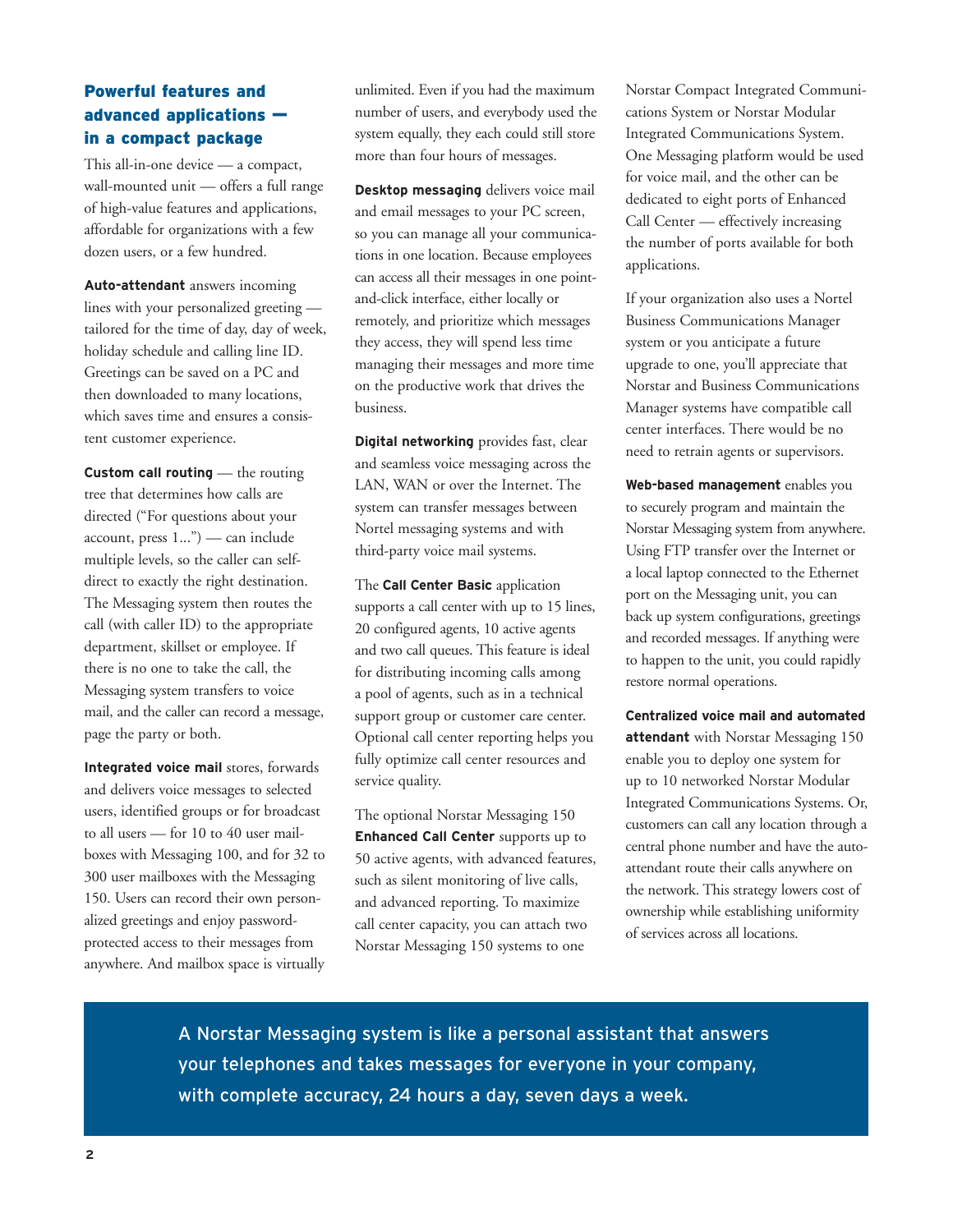## Satisfy the needs and budget of today. Prepare for a bigger tomorrow.

With Norstar Messaging platforms, you pay for just the mailboxes and applications you need today, and expand later when you need to add more capacity or capabilities. In fact, you can add mailboxes or activate advanced applications, such as call center capabilities, simply by downloading a key code — either for a try-and-buy period or for ongoing use.

Norstar Messaging keeps your business communications moving efficiently and

profitably, and allows you to be accessible to customers and business associates around the clock, wherever you go. Discover for yourself the advantages of using the next generation in messaging platforms for your Norstar business communications system. Contact your local reseller or visit us on the Web at: www.nortel.com/norstar

Norstar from Nortel. This is the way 14 million small and medium business users communicate. This is Nortel.







#### Norstar Messaging 100 and Messaging 150 at a glance

|                                                     | <b>Messaging 100 Release 3.0</b> | <b>Messaging 150 Release 3.0</b>                      |
|-----------------------------------------------------|----------------------------------|-------------------------------------------------------|
| Number of ports (incoming lines)                    | $\overline{4}$                   | 8                                                     |
| Number of mailboxes: standard and maximum           | $10 - 40$                        | $32 - 300$                                            |
| Hours of voice mail storage                         | 9                                | 82                                                    |
| Automated Attendant/Custom Call Routing             | Standard                         | Standard                                              |
| Downloadable greetings                              | Standard                         | Standard                                              |
| Park and page from mailbox                          | Standard                         | Standard                                              |
| <b>Call Center Basic</b>                            | Optional via keycode             | Standard                                              |
| <b>Call Center Reporting</b>                        | Optional via keycode             | Optional via keycode                                  |
| Enhanced Call Center (with reporting included)      | N/A                              | Optional via keycode                                  |
| Digital networking (VPIM/AMIS)                      | Optional via keycode             | Optional via keycode                                  |
| Desktop messaging<br>(voice mail and email on a PC) | Optional via keycode             | Standard $-$ 2 seats;<br>Optional $-$ up to 100 seats |
| Centralized voice mail                              | N/A                              | Standard                                              |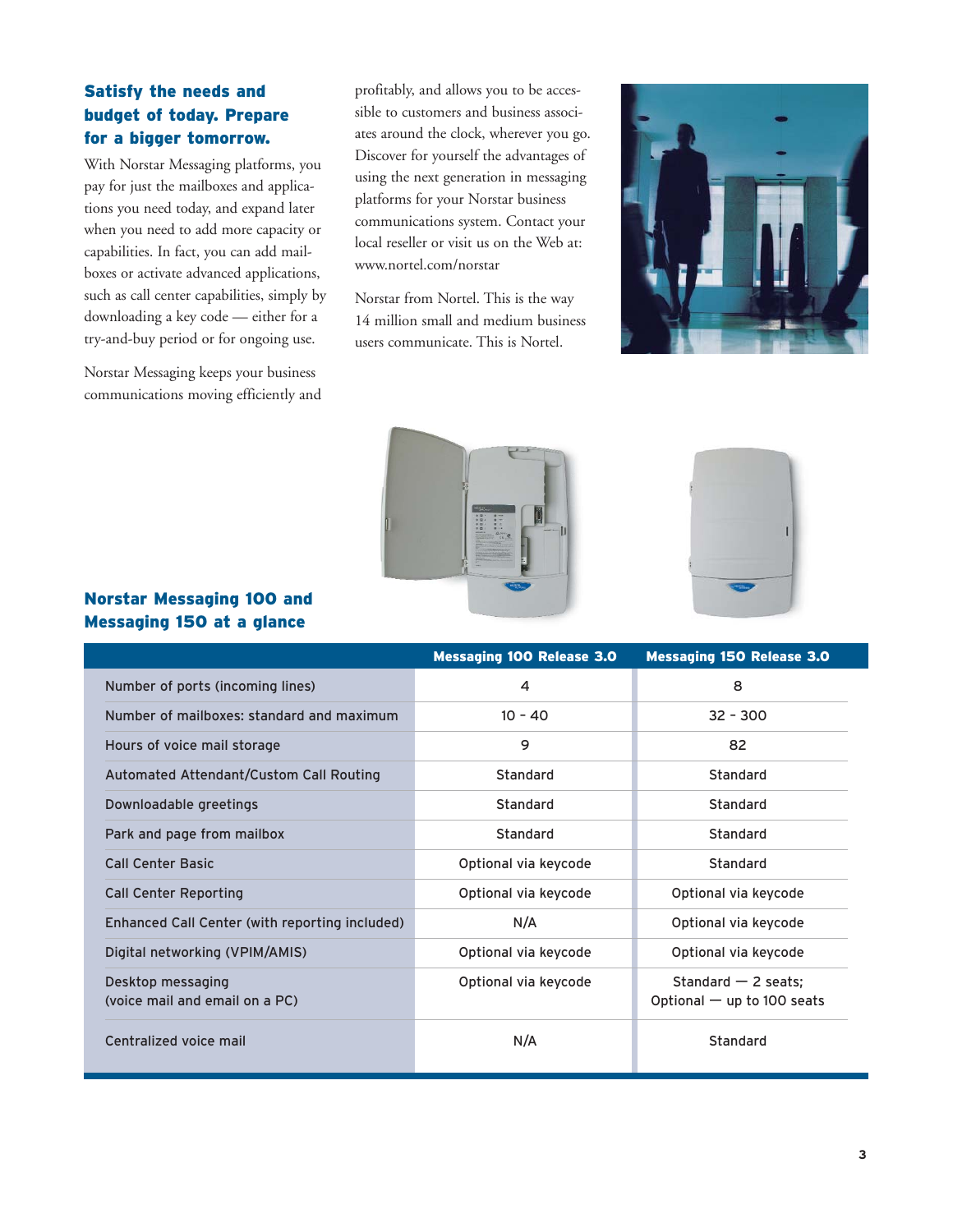# Norstar Messaging standard features and optional applications

| <b>Standard features</b>                   | <b>Description</b>                                                                                                                            |  |
|--------------------------------------------|-----------------------------------------------------------------------------------------------------------------------------------------------|--|
| <b>Automated Attendant</b>                 | Answers incoming telephone lines and prompts the caller for routing options                                                                   |  |
| <b>Custom Call Routing (CCR)</b>           | Routes calls by single-digit responses to Automated Attendant prompts                                                                         |  |
| <b>Company Directory</b>                   | Lists mailbox owners and enables callers to reach them by spelling last name, first name<br>or both on the telephone keypad                   |  |
| Greeting Tables (up to 4)                  | Stores the recorded greetings Automated Attendant plays for callers                                                                           |  |
| <b>Recorded Custom Greetings</b>           | Records up to 100 custom greetings assigned to the four greeting tables                                                                       |  |
| <b>Business Hours</b>                      | Defines when each greeting is played in the Greeting Tables                                                                                   |  |
| <b>Holiday List</b>                        | Defines which special greetings are played on up to 100 holidays                                                                              |  |
| Language Preference                        | Sets the Automated Attendant language, which can be switched by the user by<br>dialing "9" (if the system is set up to be bilingual)          |  |
| Menu Repeat                                | Enables a caller to repeat the current menu prompt they are hearing                                                                           |  |
| <b>Touchtone Gate</b>                      | Enables Messaging to accept calls from rotary and touchtone telephones                                                                        |  |
| <b>CLID Routing Table</b>                  | Controls how calls are treated based on calling line ID: routed to an extension or<br>mailbox, custom-routing tree or Greeting Table          |  |
| <b>External Transfer</b>                   | Enables a custom call routing (CCR) point to transfer a call outside the system to a<br>predetermined telephone number                        |  |
| Park and Page                              | Enables a CCR point to park a call and announce it to a paging zone, overhead paging<br>system or both                                        |  |
| <b>Call Screening</b>                      | Announces the caller to the employee, who can choose to take the call or send it to<br>voice mail                                             |  |
| <b>Fax Answering</b>                       | Transfers an incoming fax call to a designated ATA-connected fax extension                                                                    |  |
| <b>Downloadable Greetings</b>              | Enables Automated Attendant greetings, prompts and digits to be recorded off-site and<br>then downloaded remotely                             |  |
| <b>Voice Mail</b>                          | Records, stores and plays audio messages for up to 300 users/mailboxes                                                                        |  |
| <b>Subscriber Mailboxes</b>                | Establishes a private message space associated with a user or phone                                                                           |  |
| <b>Guest Mailboxes</b>                     | Establishes voice mail service not associated with a specific telephone                                                                       |  |
| <b>Information Mailboxes</b>               | A mailbox that plays informational messages and doesn't record messages                                                                       |  |
| Off Premise Message<br><b>Notification</b> | Informs you of a newly arrived message at another extension, telephone number or<br>pager - cascading through up to five numbers              |  |
| <b>Outbound Transfer</b>                   | Redirects a caller who reaches a mailbox to a preprogrammed external telephone<br>number by pressing a single digit                           |  |
| Target Attendant                           | Lets subscribers set up a personal dial 0 attendant                                                                                           |  |
| <b>Call Record</b>                         | Enables employees to record an active telephone call and play it on their voice mailbox                                                       |  |
| User Interface                             | Enables employees to use either the Norstar set display or Messaging dial commands to<br>access voice mail, whichever interface is programmed |  |
| Auto-Login                                 | Lets subscribers access their mailboxes without having to enter mailbox number and<br>password                                                |  |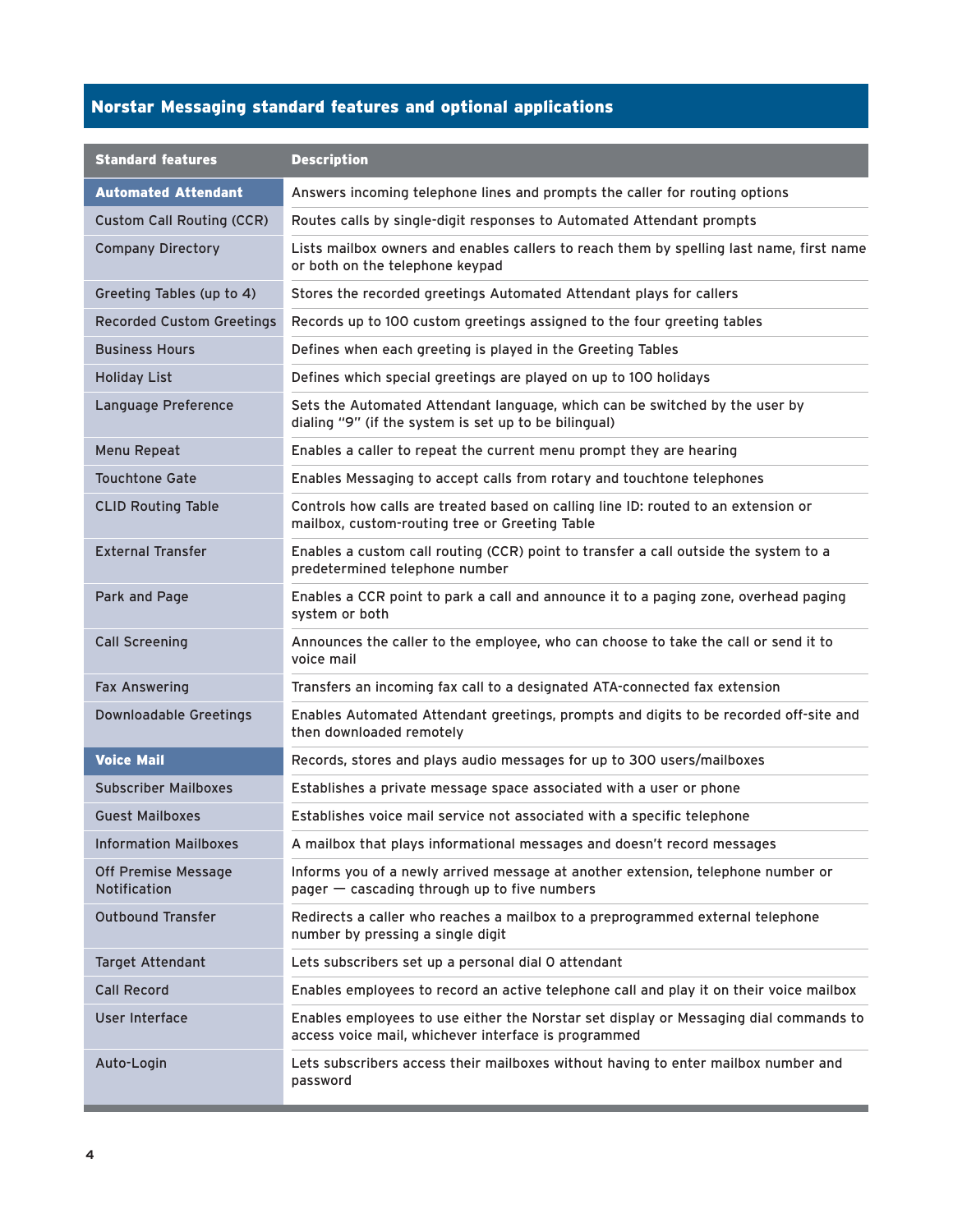# Norstar Messaging standard features and optional applications

| <b>Standard features</b>          | <b>Description</b>                                                                                                                                      |
|-----------------------------------|---------------------------------------------------------------------------------------------------------------------------------------------------------|
| <b>Alternate Extensions</b>       | Allows up to two other extensions to share the same mailbox as the primary telephone<br>(if those extensions don't have their own mailboxes)            |
| <b>Incorrect Password Lockout</b> | For security purposes, locks mailbox access after a specified number of false attempts<br>to log in                                                     |
| <b>Password Expiry</b>            | For security purposes, designates the maximum number of days a password remains<br>active, so users change their passwords regularly                    |
| <b>Group Lists</b>                | Lets a message be sent to multiple recipients $-$ up to 99 Group Lists, each with up to<br>300 mailboxes                                                |
| Broadcast Messages                | Allows a message to be broadcast to all mailboxes on the system $-$ automatically<br>played and then deleted when a mailbox is accessed                 |
| Interrupt                         | Intercepts a caller who is listening to a mailbox greeting or leaving a message                                                                         |
| <b>Primary Greeting</b>           | The mailbox greeting for every-day use                                                                                                                  |
| <b>Alternate Greeting</b>         | The mailbox greeting used for special occasions such as vacation or out-of-office time<br>$-$ preceded by a tone to alert callers to a special greeting |
| <b>Personal Greeting</b>          | Three different greetings that can be recorded and will play based on CLID information                                                                  |
| <b>Never Full Mailbox</b>         | Enables external callers to leave a message in a mailbox that is technically "full" $-$ the<br>user can access the message after deleting another one   |
| <b>Message Delivery Options</b>   | Lets the sender of the message designate delivery mode as normal, certified, private<br>or urgent                                                       |
| <b>Timed Message</b>              | Delivers voice mail messages on the time and date specified                                                                                             |
| <b>Remote Call Forward</b>        | Allows calls to be forwarded to the mailbox by using the dialpad of any tone dial<br>telephone                                                          |
| Park and Page                     | Allows a mailbox to park a call and announce it to a paging zone, overhead paging<br>system or both                                                     |
| <b>Integrated applications</b>    | Value-added software packages enabled by keycodes                                                                                                       |
| Desktop Messaging                 | Enables users to manage their voice and email messages through a common user<br>interface on their PC                                                   |
| <b>Digital Networking</b>         | Provides the capability to send voice messages over the LAN/WAN to another location                                                                     |
| <b>AMIS</b>                       | Provides the capability to send voice messages over the public network to another<br>location                                                           |
| <b>Centralized Voice Mail</b>     | Enables the Messaging 150 to act as a central voice mail server for up to 10 networked<br>Norstar MICS systems                                          |